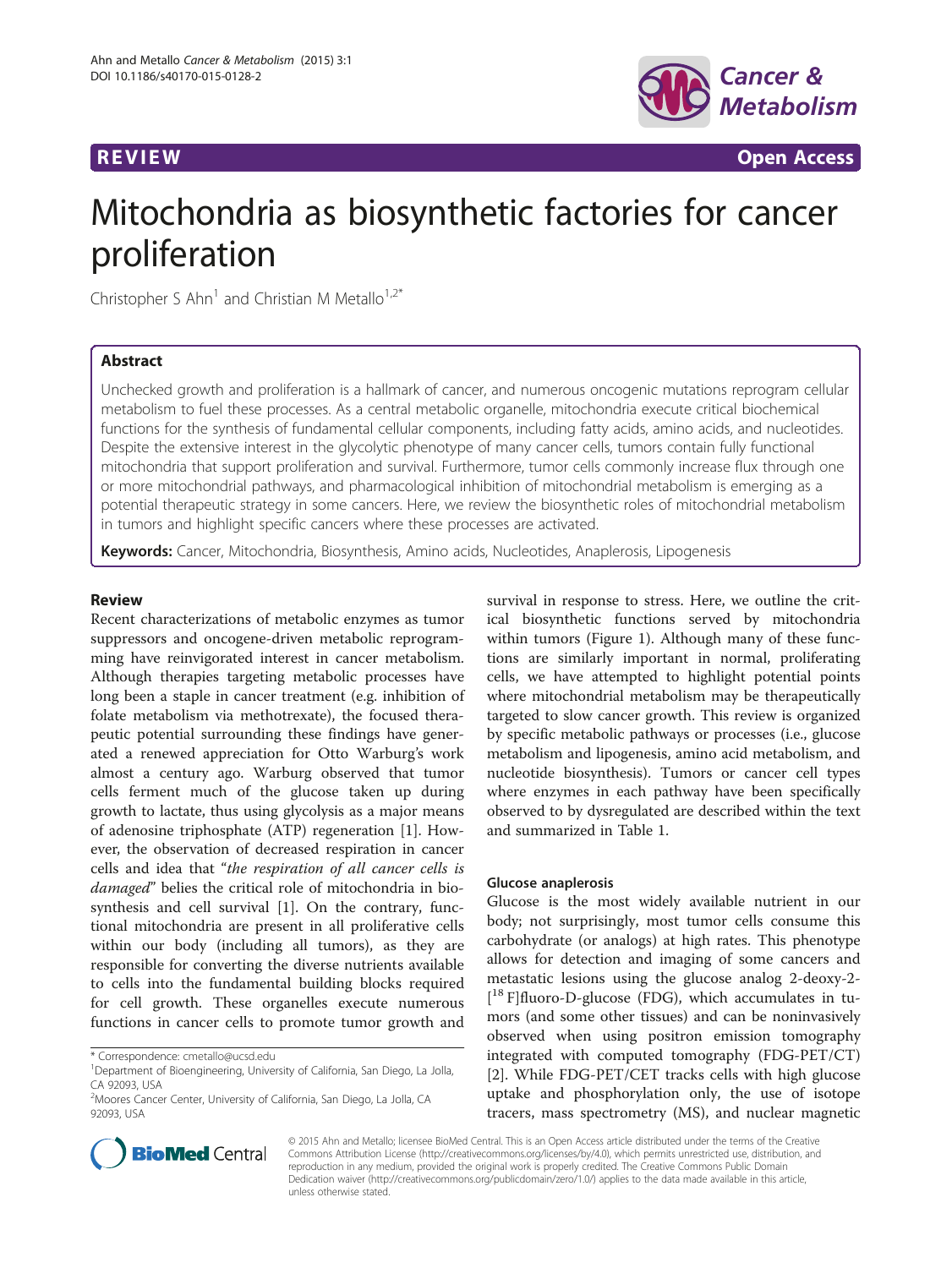

<span id="page-1-0"></span>

resonance (NMR) have enabled researchers to more closely examine the fate of glucose within cancer cells [[3-5](#page-7-0)]. Indeed, flux through glycolysis and lactate secretion remains a hallmark of many tumor cells, presumably to facilitate biosynthesis of ribose, purines (via serine and glycine), and lipid headgroups (via glycerol-3 phosphate and serine). However, increasing evidence now indicates that cancer cells transport a significant portion of glucose-derived pyruvate into mitochondria where it serves as an anaplerotic substrate to replenish tricarboxylic acid (TCA) cycle intermediates used for biosynthesis. For example, conditions of limited glutamine availability or glutaminase (GS) suppression drive cancer cells to increasingly rely on glucose carbon flux through pyruvate carboxylase (PC) to maintain oxaloacetate (OAC) production and downstream TCA cycle activity [[6\]](#page-7-0). Furthermore, NMR analysis of mice bearing three distinct human orthotopic tumors and infused with  $[3,4^{-13}C_2]$ glucose indicated these glioblastoma lines used glucose as a mitochondrial anaplerotic substrate [[7\]](#page-7-0). Although glutamine is one of the most abundant amino acids present in plasma, typical in vitro culture media used for cell line expansion contain relatively high concentrations (2–4 mM) of glutamine. Thus, as tumor cells are increasingly analyzed prior to "adaptation/ selection" *in vitro*, we are beginning to better appreciate the importance of glucose-derived pyruvate as an anaplerotic substrate in tumors.

# Glucose oxidation and lipogenesis

Beyond flux through PC or analogous reactions, the more predominant fate of mitochondrial pyruvate is oxidation by the pyruvate dehydrogenase (PDH) complex to form acetyl-coenzyme A (AcCoA). AcCoA is subsequently converted to citrate via condensation with OAC by citrate synthase. In turn, citrate is either converted to isocitrate in the TCA cycle or transported out of mitochondria and metabolized by ATP citrate lyase to yield cytosolic AcCoA, which is the substrate for *de novo* lipogenesis and acetylation. Mitochondrial activity within this pyruvate-citrate shuttle is therefore critical for the biosynthesis of fatty acids and cholesterol as well as protein acetylation. With some notable exceptions (e.g. hypoxia, discussed below), most cancer cells derive the majority of their lipogenic AcCoA from glucose-derived pyruvate through PDH [\[8](#page-7-0)-[10\]](#page-7-0). Numerous oncogenic pathways stimulate glucose-derived carbon atom flux through the citrate shuttle to promote lipogenesis and TCA metabolism. Specific mutations in Kirsten rat sarcoma viral oncogene homolog (KRAS) stimulate flux of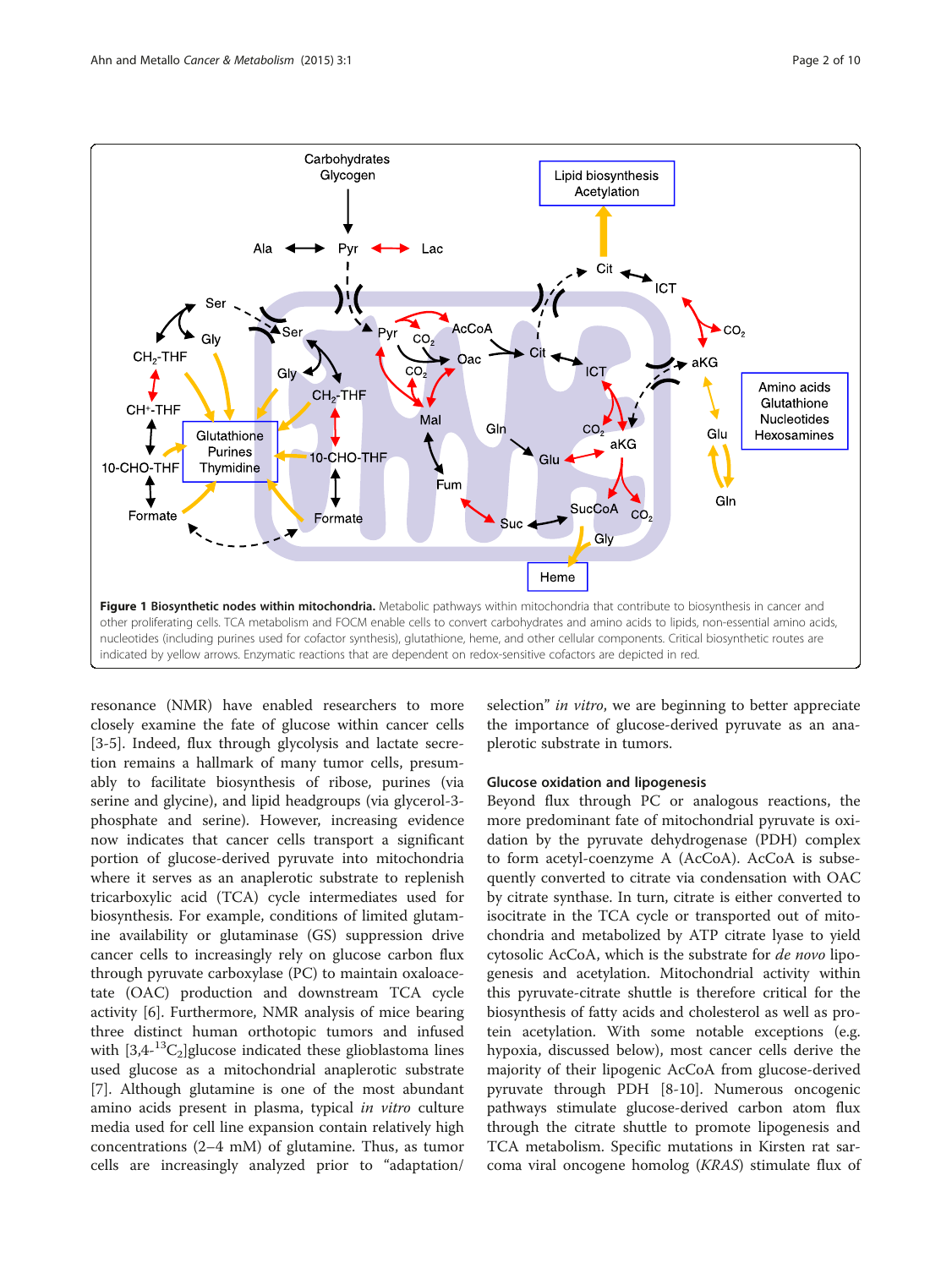|                                                    | Cancer type (according to primary site)                                                              |  |  |  |  |  |  |  |  |  |  |  |
|----------------------------------------------------|------------------------------------------------------------------------------------------------------|--|--|--|--|--|--|--|--|--|--|--|
|                                                    | Blood, bone, Brain Breast Colon Kidney Liver Lung Stomach Ovarian Pancreas Prostate Skin<br>or lymph |  |  |  |  |  |  |  |  |  |  |  |
| TCA cycle, anaplerosis, and AcCoA metabolism       |                                                                                                      |  |  |  |  |  |  |  |  |  |  |  |
| Pyruvate carboxylase                               |                                                                                                      |  |  |  |  |  |  |  |  |  |  |  |
| Pyruvate dehydrogenase complex                     | $\bullet$                                                                                            |  |  |  |  |  |  |  |  |  |  |  |
| Isocitrate dehydrogenase (activity<br>or mutation) | $\bullet$                                                                                            |  |  |  |  |  |  |  |  |  |  |  |
| Succinate dehydrogenase (mutation)                 |                                                                                                      |  |  |  |  |  |  |  |  |  |  |  |
| Fumarate hydratase (mutation)                      |                                                                                                      |  |  |  |  |  |  |  |  |  |  |  |
| Glutaminase and/or glutamate<br>dehydrogenase      |                                                                                                      |  |  |  |  |  |  |  |  |  |  |  |
| Glutamine synthetase                               |                                                                                                      |  |  |  |  |  |  |  |  |  |  |  |
| Amino acid metabolism                              |                                                                                                      |  |  |  |  |  |  |  |  |  |  |  |
| Pyrroline-5-carboxylate reductase                  |                                                                                                      |  |  |  |  |  |  |  |  |  |  |  |
| Proline oxidase                                    |                                                                                                      |  |  |  |  |  |  |  |  |  |  |  |
| Aspartate transaminase                             |                                                                                                      |  |  |  |  |  |  |  |  |  |  |  |
| Alanine transaminase                               |                                                                                                      |  |  |  |  |  |  |  |  |  |  |  |
| Nucleotide biosynthesis                            |                                                                                                      |  |  |  |  |  |  |  |  |  |  |  |
| Dihydroorotate dehydrogenase                       |                                                                                                      |  |  |  |  |  |  |  |  |  |  |  |
| Methylenetetrahydrofolate<br>dehydrogenase         |                                                                                                      |  |  |  |  |  |  |  |  |  |  |  |

<span id="page-2-0"></span>Table 1 Overview of mitochondrial biosynthetic enzymes important in cancer

Cancers in which three or more mitochondrial enzymes have been studied and found to be differentially regulated (or mutated, as indicated) in cancers vs. control groups are included. Dysregulation of each enzyme was demonstrated in clinical tumors samples, animal models, or cell lines at the levels of genes, mRNA, protein, metabolites, and/or flux.

glucose through PDH to generate fatty acids [\[11,12\]](#page-7-0). Alternatively, active Akt promotes glucose-mediated fatty acid synthesis downstream of PDH [\[8,13\]](#page-7-0). This Aktdependent lipogenesis occurs by activation of mammalian target of rapamycin complex 1 (mTORC1) and sterol regulatory element-binding protein 1 (SREBP1), which are key regulators of cellular growth and lipid homeostasis, respectively [[14](#page-7-0)]. Interestingly, SREBPs have also been shown to coordinate lipid and protein biosynthesis as well as protect cancer cells from saturated fatty acid-induced lipotoxicity [\[15,16\]](#page-7-0). On the other hand, inactivation of mTORC1 reduces mitochondrial fluxes that supply the citrate and AcCoA which fuel these pathways [[17,18\]](#page-7-0). Finally, overexpression of the HER2 oncogene or epidermal growth factor (EGF) stimulation both activate MEK/ERK signaling to suppress the inhibitory PDH kinase 4 (PDK4) and maintain glucose oxidation in mammary epithelial cells [[19](#page-7-0)].

These above concepts and results contrast the established role of PDH kinase 1 (PDK1) in supporting tumor growth downstream of hypoxia-inducible factor (HIF) signaling by suppressing PDH activity [\[20-22](#page-8-0)]. Indeed, inhibition of PDK1 activity using dichloroacetate (DCA) forces glucose oxidation under hypoxic conditions [\[9](#page-7-0)] and inhibits the growth of xenograft tumors [\[23](#page-8-0)]. Limited mitochondrial glucose metabolism due to hypoxic

or pseudohypoxic stabilization of HIFs is a hallmark of some renal carcinomas [\[9](#page-7-0)[,24,25](#page-8-0)], and normalization of HIF levels (thus increasing glucose oxidation) in such cells abrogates tumor formation in xenografts [[26\]](#page-8-0). Suppression of PDK1 to activate PDH flux also contributes to BRAF(V600E)-induced oncogene senescence [\[27](#page-8-0)], further suggesting that limiting glucose oxidation is important for tumor growth. Furthermore, some tumors downregulate expression of the mitochondrial pyruvate carrier (MPC), and acute inhibition of the MPC in cancer cells significantly decreases glucose oxidation but has no effect on growth or respiration [[28-30](#page-8-0)]. Tumor cells are clearly able to compensate for this lack of glucose-mediated biosynthesis under these conditions through extramitochondrial pathways, scavenging acetate [\[31,32\]](#page-8-0), unsaturated lipids [[8,](#page-7-0)[33\]](#page-8-0), or proteins [[34](#page-8-0)] when required. Therefore, the relative importance of glucose-driven biosynthesis through mitochondrial pathways may be tumor specific. Alternatively, there may be a particular level of glucose flux into mitochondria that supports biosynthesis while limiting oxidative TCA metabolism and potentially deleterious byproducts (e.g. reactive oxygen species; ROS). Further mechanistic studies are required to characterize the mechanisms through which cancer cells balance mitochondrial energetic (catabolic) and biosynthetic (anabolic) metabolism.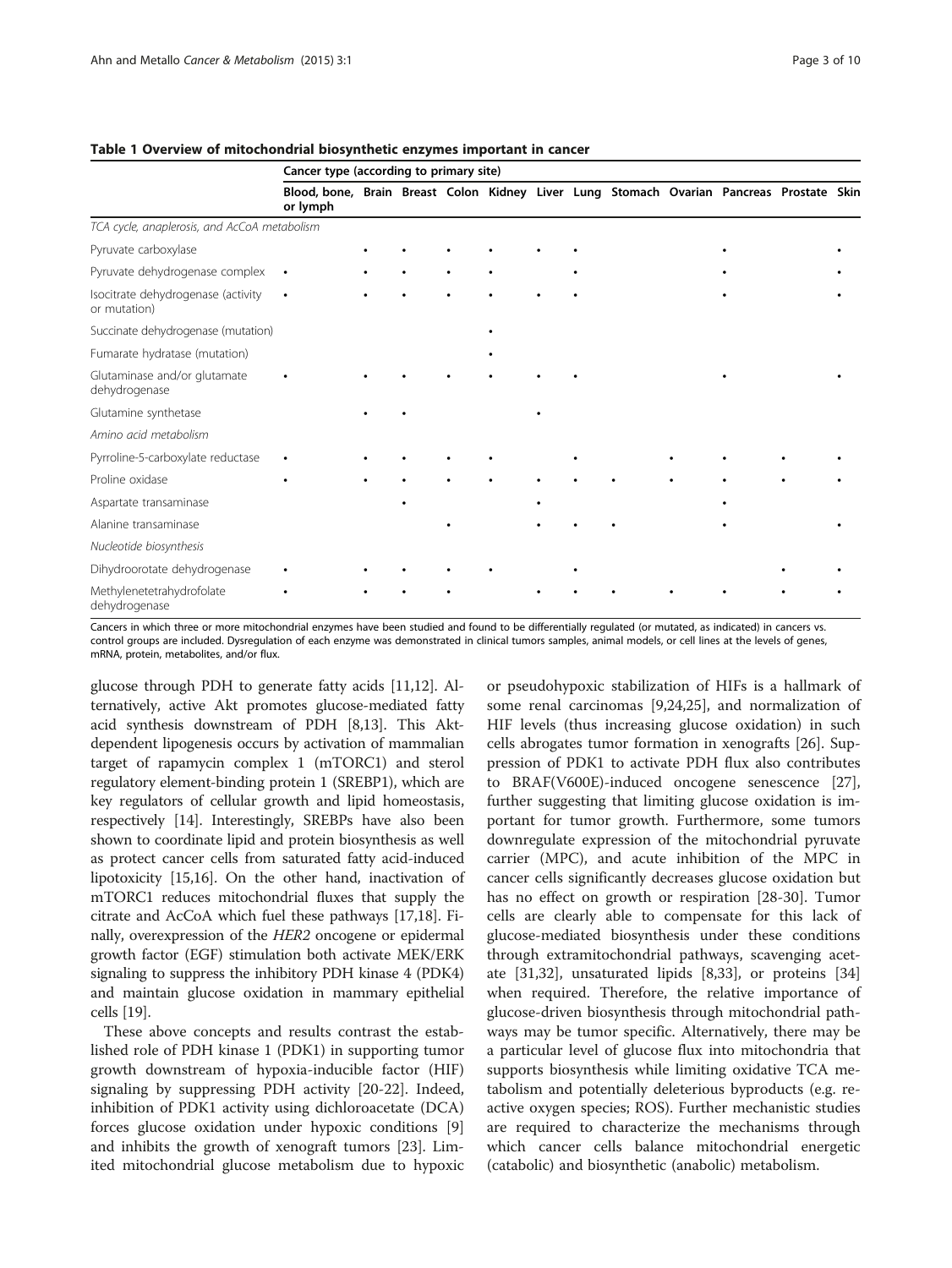### <span id="page-3-0"></span>Amino acid metabolism

In addition to carbohydrates, amino acids are critical substrates fueling mitochondrial metabolism and the biosynthesis of proteins, lipids, and other molecules. Of particular interest in cancer are key mitochondrial enzymes in the metabolism of glutamine, glutamate, proline, aspartate, and alanine (Figure 2). Glutamine is one of the most critical nutrients required for cell proliferation, as the amido nitrogen of this amino acid is the obligate substrate for hexosamine and nucleotide biosynthesis in the cytosol. Furthermore, the carbon backbone of glutamine is an important anaplerotic substrate fueling TCA cycle metabolism (Figure [1](#page-1-0)). Upon conversion to glutamate via glutaminase (GLS) activity, N-acetyl-glucosamine production, or nucleotide biosynthesis, glutamine carbons enter the TCA cycle as alpha-ketoglutarate (aKG) downstream of glutamate dehydrogenase (GDH) or transaminase activity [[35,36](#page-8-0)]. The GLS (rather than GLS2) isoform is commonly expressed in tumors and is regulated downstream of the MYC oncogene [\[37\]](#page-8-0). Pharmacological inhibition of GLS is being investigated as a potential means of therapy for a number of different tumor types [\[38-40\]](#page-8-0). Indeed, GLS facilitates oxidative glutaminolytic flux in tumor cells derived from gliomas, lymphomas, breast cancers, prostate cancers, pancreatic cancers, and melanomas [\[38,40](#page-8-0)-[44](#page-8-0)]. Recent flux studies in tumor cells bearing isocitrate dehydrogenase 1 (IDH1) mutations indicate that these cells may be particularly dependent upon glutamine to fuel oxidative mitochondrial metabolism and thus may be responsive to inhibition of GLS or respiration [\[39,45](#page-8-0)]. GLS-derived glutamate is also important for glutathione synthesis, which is abundant at mM levels in cells and plays an important role in redox homeostasis and tumor cell survival in response to oxidative stress [\[46\]](#page-8-0).

# Glutaminolysis and reductive carboxylation

Glutamine carbon can also fuel AcCoA generation for lipid biosynthesis when metabolized by malic enzymes (MEs) through glutaminolysis or alternatively via reductive carboxylation. The former pathway, by which glutamine-derived malate is converted to pyruvate and subsequently lactate or AcCoA, is active in some tumor cells that express high levels of cytosolic ME1 or the other mitochondrial isozymes ME2 and ME3 [\[44,47](#page-8-0)].

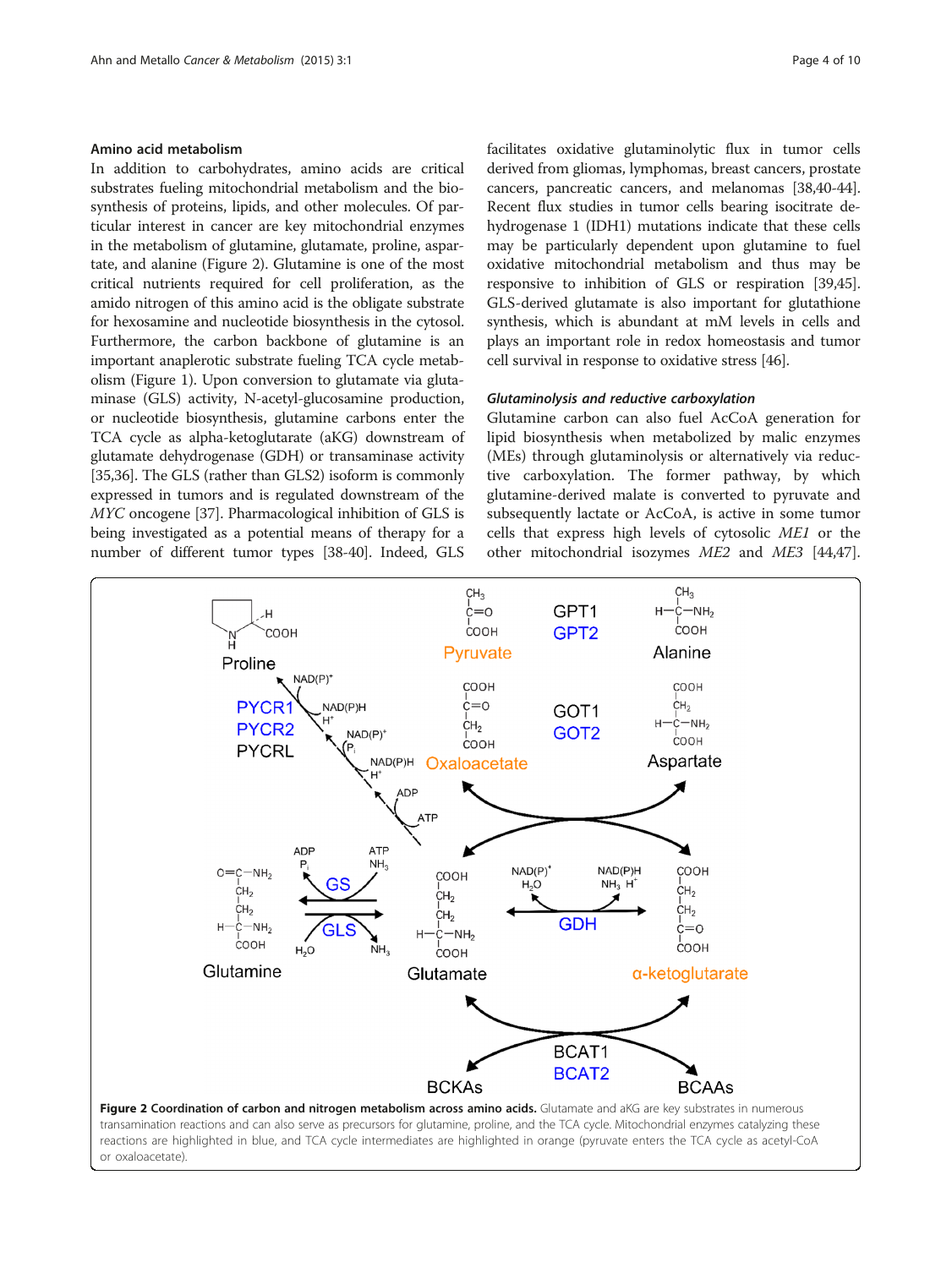Leukemic cells under hypoxia have been observed to employ this pathway for biosynthesis and ATP regeneration [[38\]](#page-8-0). Glutaminolysis is also specifically activated in proliferating cells upon inhibition of MPC function, which may contribute to the sensitivity of cancer cells to inhibitors of glutamine metabolism [\[29,30\]](#page-8-0).

In contrast to the oxidative glutaminolytic pathway, reductive carboxylation involves the "reverse" or reductive activity of NADP<sup>+</sup>-dependent IDHs to generate isocitrate and citrate from aKG, a pathway which becomes important in cells proliferating in hypoxic microenvironments or those with dysfunctional mitochondria [\[9](#page-7-0)[,25,42,48](#page-8-0)]. HIFs stabilized by low oxygen levels or loss of the von Hippel Lindau tumor suppressor reduce PDH activity [[20,21](#page-8-0)], leading cells to use alternate substrates for AcCoA generation such as glutamine or aKG [\[24\]](#page-8-0). In this manner, mass action and/or altered mitochondrial redox states induce proliferating cells to reductively metabolize aKG via NADP<sup>+</sup>-dependent IDHs and subsequently generate isocitrate and ultimately AcCoA [\[49\]](#page-8-0). Evidence also suggests that aKG-dehydrogenase (OGDH) and nicotinamide nucleotide transhydrogenase (NNT) expression are both required for activation of this pathway [[48,50\]](#page-8-0). Indeed, hypoxic cells maintain and even upregulate oxidative glutamine metabolism in mitochondria despite the observed increase in reductive carboxylation activity [\[38,45,51](#page-8-0)]. Thus, some mitochondrial functions are required to allow conversion of glutamine to AcCoA through this pathway. On the other hand, cells with heterozygous mutations in IDH1 are specifically compromised in their ability to use reductive carboxylation for fatty acid synthesis [[45](#page-8-0)], suggesting that the cytosolic isozyme catalyzes reductive carboxylation. While the specific contributions and functions of mitochondrial IDH2 and cytosolic IDH1 in this pathway must be definitively characterized (both in vitro and in vivo), increased exchange of aKG and isocitrate/citrate occurs in the context of perturbed redox states when fatty acid biosynthesis is maintained, a common occurrence in the tumor microenvironment. Ultimately, this pathway may effectively allow cancer cells to maintain biosynthesis, transfer reducing equivalents between compartments, or both to support growth and survival in hypoxic microenvironments.

# Glutamine synthesis

Many amino acids are not extremely abundant in plasma or the tumor microenvironment and therefore must be synthesized de novo. Mitochondrial metabolism plays a definitive role in the production of many non-essential amino acids and their further utilization in biosynthetic pathways. Although glutamine is relatively abundant in plasma, de novo glutamine synthesis in the liver and surrounding tissues is likely critical for tumor cell growth. Glutamine biosynthesis requires a supply of aKG from

mitochondrial metabolism to generate glutamate (a critical precursor for most non-essential amino acids) and subsequently glutamine via glutamine synthetase (GS). De novo glutamine biosynthesis in tumors has been detected in vivo using infusions of  $[^{13}C]$ glucose into mice bearing human glioblastoma orthotopic tumors [[7\]](#page-7-0). Furthermore, some breast epithelial cells can mediate glutamine independence via expression of GS [[52\]](#page-8-0). Finally, glutamine as well as other amino acids may be scavenged via protein catabolism when it is not available in sufficient quantities [[34\]](#page-8-0).

# Proline metabolism

Mitochondrial proline metabolism and synthesis are critically important for tumor cells, at least in part due to the unique, modifiable chemical properties it provides to proteins. Proline is synthesized from glutamine or ureacycle-derived ornithine via the intermediate pyrroline-5 carboxylate (P5C). P5C is then converted to proline via the NAD(P)H-dependent enzyme pyrroline-5-carboxylate reductase (PYCR), which exists in three isoforms: PYCR1, PYCR2, and PYCRL (Figure [2](#page-3-0)). Mitochondrial PYCR1 and PYCR2 are upregulated in multiple types of cancer, including prostate, lymphoma, and others [\[41,53](#page-8-0),[54](#page-8-0)]. Overexpression of c-Myc in P493 human Burkitt lymphoma and PC3 human prostate cancer induced an upregulation of PYCR1 expression as well as the P5C biosynthetic enzyme delta-1-pyrroline-5-carboxylate synthase (P5CS), resulting in higher levels of intracellular proline [\[41\]](#page-8-0). In line with this observation, expression of both PYCR1 and PYCR2 was increased in a panel of melanoma cell lines but was undetectable in normal melanocytes [\[53\]](#page-8-0). Furthermore, a recent large-scale comparative analysis of published mRNA microarray datasets found that PYCR1 was one of the most commonly overexpressed metabolic enzyme genes in comparison to normal tissue among the 19 represented cancer types [\[54](#page-8-0)]. Although the functional advantages provided to cancer cells by modulating proline metabolism are not completely clear, the importance of proline in extracellular matrix proteins (e.g. collagen) could play a role in tumorigenesis. Alternatively, interconversions of proline and P5C in the cytosol and mitochondria have been proposed as a means of transferring reducing equivalents between these compartments [[55](#page-8-0)], though more detailed functional analyses are required to elucidate how proline metabolism contributes to cancer progression.

Downregulation of proline catabolism is complementary to its biosynthesis and commonly observed in a number of tumor types. The first step of this process is catalyzed in the mitochondria by proline oxidase (POX), and the expression of this enzyme is markedly reduced in many cancers compared to normal tissue from the same patient [[56\]](#page-8-0). POX expression is induced by the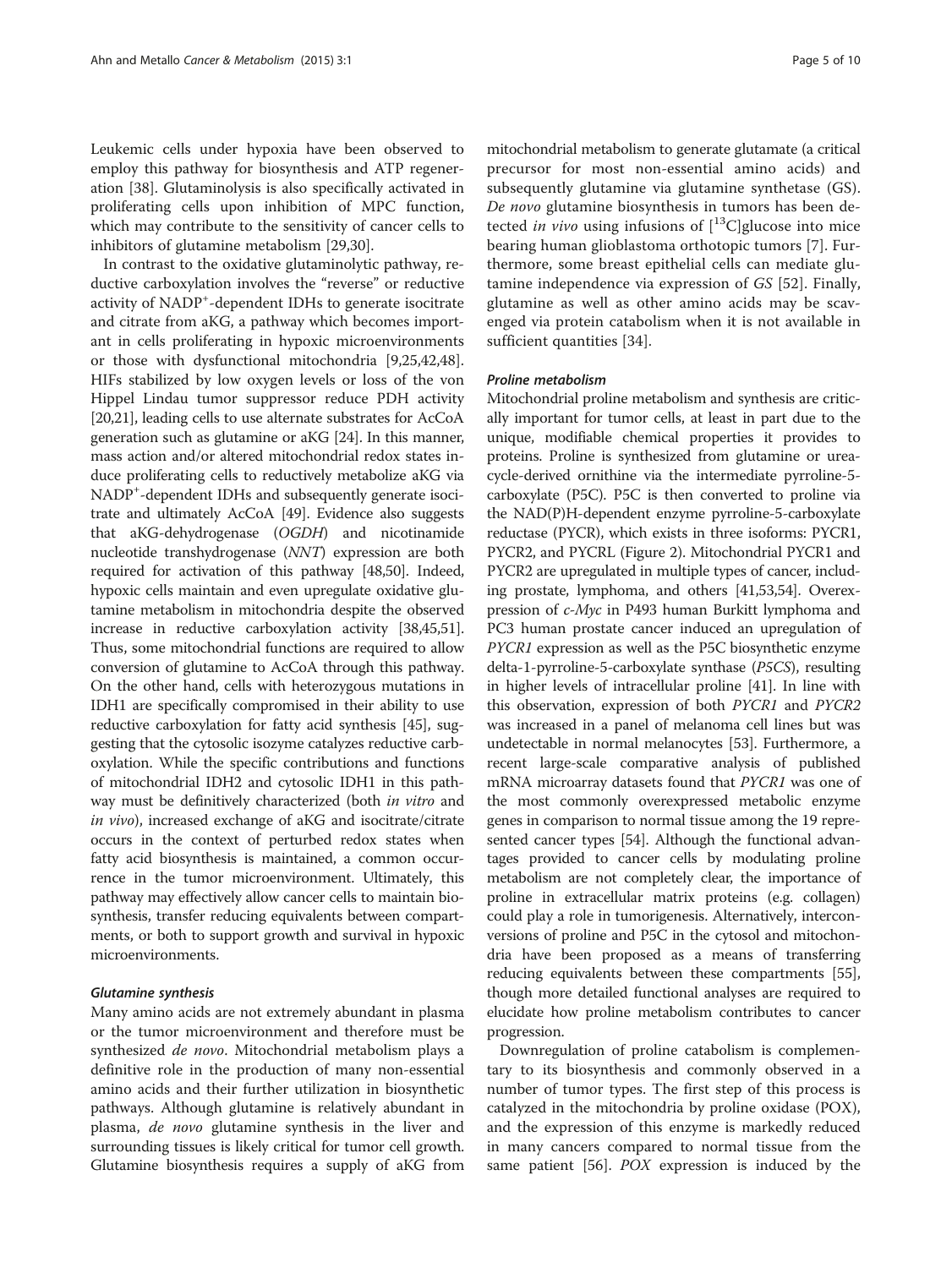

<span id="page-5-0"></span>

tumor suppressor p53, and ectopic expression of POX in DLD-1 colon cancer cells induces cell cycle arrest and reduces tumor burden in xenograft models [[56](#page-8-0)]. Furthermore, POX expression is inhibited by MYC via miR-23b\* in lymphoma, renal, and prostate cancers [[41](#page-8-0),[57](#page-8-0)]. The widespread repression of POX in cancer indicates that this enzyme may act as a tumor suppressor; however, the specific mechanisms through which POX deficiency promotes tumorigenesis are not yet clear.

# Aspartate and asparagine metabolism

Aspartate can be generated from the TCA intermediate oxaloacetate by glutamate-mediated transaminase activity (Figure [2](#page-3-0)); thus, the biosynthesis of aspartate and downstream metabolites is intimately tied to mitochondrial activity. Aspartate transaminases (GOT1, cytosolic; GOT2, mitochondrial), which bidirectionally convert aspartate and aKG to OAC and glutamate, are important for the growth of human pancreatic adenocarcinoma (PDAC) [\[43\]](#page-8-0). Oncogenic KRAS, the most common mutation in PDAC, redirects glutamine metabolism toward aspartate production in a number of settings [\[11](#page-7-0)[,43,58](#page-8-0)]. This metabolic reprogramming is thought to facilitate regeneration of NADPH for reductive biosynthesis and redox homeostasis as well as  $NAD<sup>+</sup>$  for maintaining glycolysis [[43\]](#page-8-0). Ablation of oncogenic KRAS in a mouse model of pancreatic cancer markedly reduced tumor size and also revealed a subpopulation of surviving tumor cells which did not express KRAS. These surviving cells relied heavily on oxidative phosphorylation and were sensitive to oligomycin treatment, providing evidence that inhibition of mitochondrial function may effectively target cells that survive after suppression of oncogenic KRAS signaling [\[59](#page-8-0)]. Additionally, aspartate and glutamine are the precursors for asparagine, which is synthesized in the cytosol by asparagine synthetase (ASNS). ASNS expression is required for the survival of cultured glioma and neuroblastoma cell lines, and

supplementation of exogenous asparagine can prevent apoptosis induced by glutamine withdrawal, in part, by modulating ER stress [[60](#page-8-0)]. Expression of ASNS is also correlated with drug resistance in childhood acute lymphoblastic leukemia (cALL) and some forms of acute myeloblastic leukemia (AML), which are typically deficient in their ability to synthesize asparagine de novo [[61,62\]](#page-8-0). Finally, aspartate is a key initiator of pyrimidine synthesis and donates nitrogen for purine synthesis via adenylosuccinate synthetase (Figure 3), further highlighting the role of mitochondrial aspartate metabolism in tumor cell biosynthesis.

# Alanine and BCAA metabolism

Alanine production via alanine transaminases (GPT1, cytosolic; GPT2, mitochondrial), which transfer an amino group between glutamate and pyruvate to yield alanine and aKG, not only provide proteinogenic alanine but also aKG for TCA cycle activity (Figure [2](#page-3-0)). Maintenance of glutamine anaplerosis and catabolism in cancer cells via increased GPT2 activity is essential for oncogenic KRAS-induced anchorage independent growth, as demonstrated by knockdown of GPT2 expression in HCT116 colon cancer cells [[35\]](#page-8-0). GPT activity may also facilitate disposal of excess nitrogen (such as that derived from glutamine) via alanine secretion [[63](#page-8-0)]. Indeed, secretion of alanine is higher in melanoma cell lines compared to normal melanocytes and is quite significant in human colon carcinoma tumors [\[35,64\]](#page-8-0).

Finally, the branched chain amino acids (BCAAs) valine, leucine, and isoleucine are also highly metabolized by transaminases in both the cytosol (via BCAT1) and mitochondria (via BCAT2) (Figure [2](#page-3-0)) [[65\]](#page-8-0). While cytosolic BCAT1 metabolism has been implicated in gliomas with wild-type IDH1 [[66](#page-9-0)], how BCAA catabolism contributes to cancer progression remains unclear. Ultimately, by coordinating cellular bioenergetics and biosynthesis through the TCA cycle, amino acid metabolism plays a critical role in tumor growth and survival.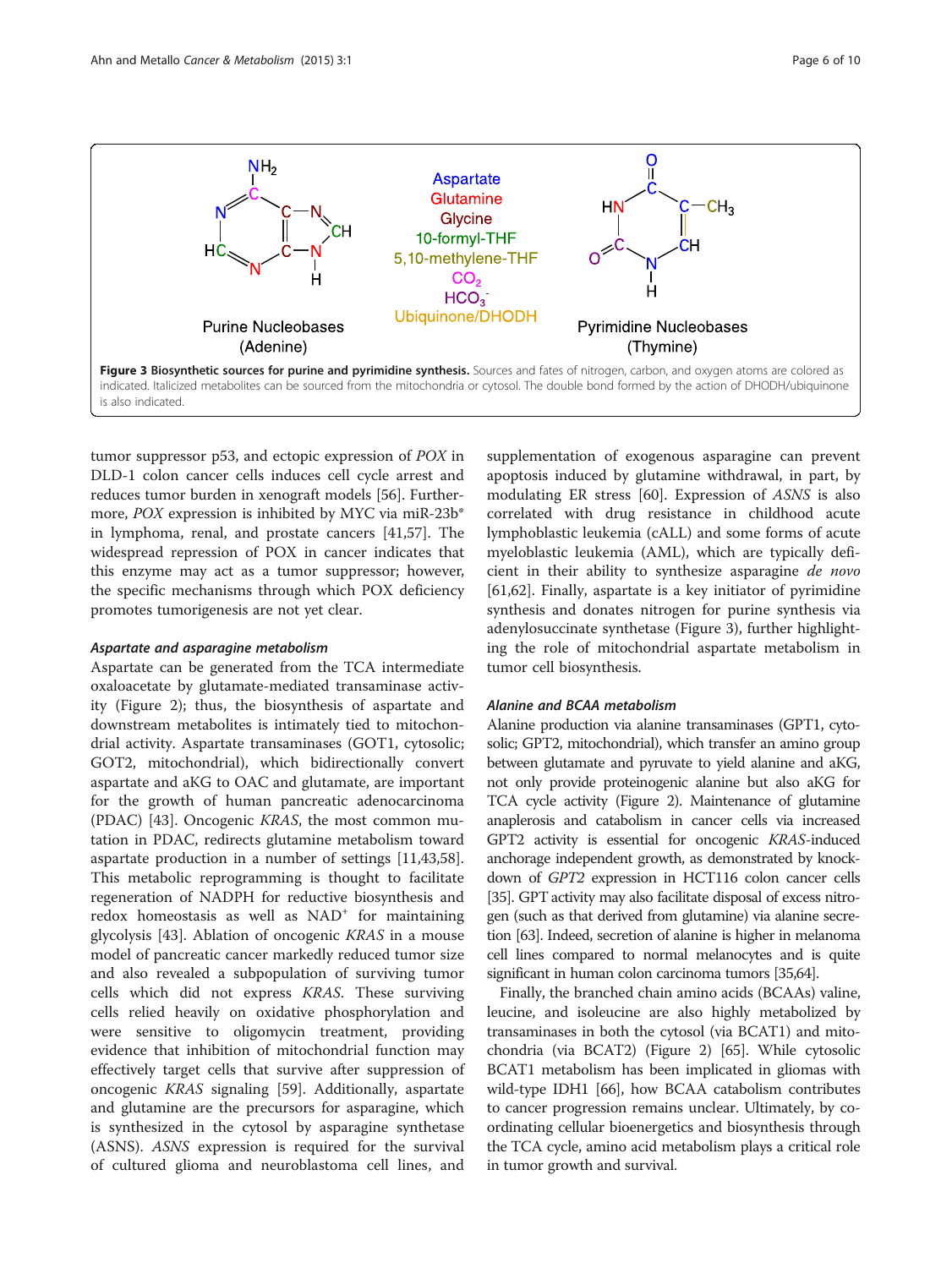#### Nucleotide biosynthesis

In addition to amino acid and lipid biosynthesis, nucleotide production is highly dependent upon mitochondrial metabolism and associated intermediates. While the ribose moiety of nucleotides is exclusively generated in the cytosol, many components that contribute to both pyrimidine and purine bases are derived directly or indirectly from mitochondria (Figure [3](#page-5-0)). Pyrimidine ring synthesis requires glutamine and aspartate, which can be supplied by mitochondrial pathways as noted above. Pyrimidine synthesis also requires the activity of dihydroorotate dehydrogenase (DHODH), a mitochondrial enzyme that converts dihydroorotate to orotate coupled with the reduction of ubiquinone to ubiquinol. Importantly, oxidation of ubiquinol in the electron transport chain (ETC) is necessary to maintain an adequate supply of ubiquinone for DHODH activity. In fact, uridine must be supplemented to culture media to allow proliferation of  $\rho^0$  cells (i.e., cells lacking functional mitochondrial DNA) and other cell lines with genetic modifications that compromise respiration [\[45,](#page-8-0)[67](#page-9-0)]. Thus, DHODH links cellular respiration and pyrimidine synthesis. Elevated DHODH expression and increased activity have been observed in multiple types of cancers (Table [1](#page-2-0)) [\[68-71\]](#page-9-0). Inhibition of DHODH in human melanoma decreases growth both in vitro and in murine xenografts [\[70](#page-9-0)]. Doxorubicin, a common chemotherapeutic, induces a decrease in DHODH expression and acts synergistically with tumor necrosis factor-related apoptosisinducing ligand (TRAIL) to selectively kill tumor cells [[68](#page-9-0)]. *DHODH* is also suppressed by miR-502, which is expressed at significantly lower levels in human colon tumors relative to normal tissue [\[71](#page-9-0)]. Finally, suppression of DHODH also impairs the function of complex III in the ETC, causing accumulation of p53 and induction of apoptosis, which further relates mitochondrial respiration to cancer growth and survival [\[72\]](#page-9-0).

Purine nucleotide synthesis requires nitrogen from aspartate and glutamate as well as glycine and formate for backbone synthesis (Figure [3\)](#page-5-0). While enzymes involved in glycine and formate synthesis are present in both the cytosol and mitochondria, increasing evidence suggests that the formate (and potentially glycine) fueling this pathway is primarily derived from mitochondrial metabolism. Formate is incorporated into purines via 10-formyl-tetrahydrofolate (10-CHO-THF) and thymidine via 5,10-methylene-THF. These substrates can be generated in both the cytosol and mitochondria via serine hydroxymethyltransferase (SHMT), methylenetetrahydrofolate dehydrogenase (MTHFD), and downstream reactions in folate-mediated one carbon metabolism (FOCM) [\[73\]](#page-9-0). We recently developed a system for quantifying the contribution of different substrates to the mitochondrial and cytosolic NADPH pools using  $[^2H]$  tracing and inducible expression of mutants IDH1 and IDH2 [[74](#page-9-0)].

Application of  $[^{2}H]$ -labeled serine, glycine, and glucose tracers to non-small cell lung cancer cells indicated that serine flux through SHMT2 and MTHFD2(L) operates primarily in the oxidative direction to produce mitochondrial NAD(P)H in these cancer cells [[74\]](#page-9-0). Additional evidence by others supports the concept that mitochondrial FOCM is an important contributor of reducing equivalents and one carbon intermediates for nucleotide biosynthesis [[75,76](#page-9-0)]. While the cytosolic pathway may independently contribute to nucleotide biosynthesis [[77](#page-9-0)], our results correlate with the recent demonstration that MTHFD2 expression is commonly elevated in many cancers and associated with poor survival in breast cancer patients [\[54](#page-8-0)].

# Conclusions

Mitochondria operate as both engine and factory in eukaryotes, coordinating cellular energy production and the availability of fundamental building blocks that are required for cell proliferation. Cancer cells must therefore balance their relative bioenergetic and biosynthetic needs to grow, proliferate, and survive within the physical constraints of energy and mass conservation. In contrast to quiescent cells, which predominantly use oxidative mitochondrial metabolism to produce ATP and uptake glucose at much lower rates than proliferating cells, tumor cells exhibit increased glycolytic rates to provide an elevated flux of substrate for biosynthetic pathways, including those executed within mitochondria. Given these higher rates of nutrient utilization, metabolic flux through mitochondrial pathways and the associated ROS production can often be higher in cancer cells. Not surprisingly, activation of cellular antioxidant response pathways is commonly observed in cancer or subpopulations of cells within tumors [[46](#page-8-0),[78](#page-9-0)]. Cellular compartmentalization affords a degree of protection from such damaging side products of metabolism, and methods which are able to deconvolute the relative contributions of each cellular compartment (e.g. mitochondria, cytosol, peroxisome, etc.) to cancer metabolism will be crucial to more completely understand the metabolism of cancer cells in the future [[74,79\]](#page-9-0). Ultimately, while mitochondrial dysregulation is widely considered to be a hallmark of cancer, numerous mitochondrial functions remain critical for tumor growth and are emerging as clinical targets.

Following this point, it comes as no surprise that mitochondrial metabolism is highly active in virtually all tumors (i.e., cancer cells, stroma, or both), and investigators have begun targeting these pathways to explore potential efficacy. Indeed, some evidence suggests that biguanides such as metformin or phenformin may limit tumor incidence and burden in humans and animals [[80,81\]](#page-9-0). These effects are presumably due, at least in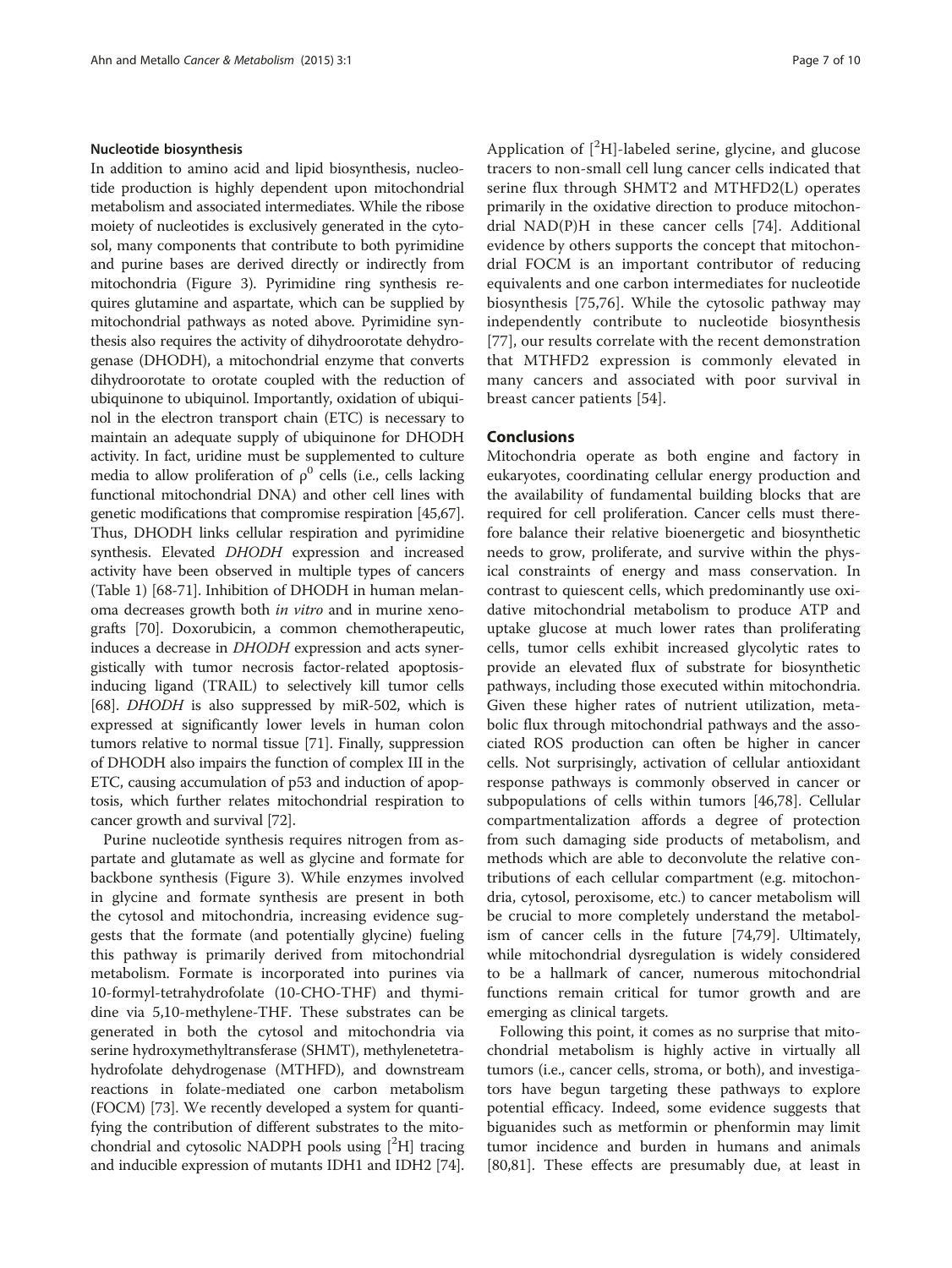<span id="page-7-0"></span>part, to complex I inhibition of the ETC, which significantly perturbs mitochondrial function [\[82,83](#page-9-0)]. However, more insights are needed into the mechanisms of these compounds in patients to determine the therapeutic potential of targeting this and other components of mitochondria. In developing new therapies that target cancer metabolism, researchers will face challenges similar to those that are relevant for many established chemotherapies since deleterious effects on normal proliferating cells that also depend on mitochondrial metabolism (and aerobic glycolysis) are likely to arise.

As we acquire a more detailed picture of how specific genetic modifications in a patient's tumor correlate with its metabolic profile, opportunities for designing targeted or combinatorial therapies will become increasingly apparent. Cancer therapies that address tumorspecific mitochondrial dysregulation and dysfunction may be particularly effective. For example, some cancer cells harbor mutations in TCA enzymes (e.g., FH, SDH, IDH2) or regulatory proteins that control mitophagy (i.e., LKB1) [\[84](#page-9-0)]. Such tumors may be compromised with respect to some aspects of mitochondrial biosynthesis and dependent on alternate pathways for growth and/or survival such that synthetically lethal targets emerge. Ultimately, such strategies will require clinicians and researchers to coordinate metabolic, biochemical, and genetic information in the design of therapeutic strategies.

#### **Abbreviations**

FDG: 2-deoxy-2-[<sup>18</sup> F]fluoro-D-glucose; CH<sub>2</sub>-THF: 5,10-methylene tetrahydrofolate; 10-CHO-THF: 10-formyl-tetrahydrofolate; ATP: adenosine triphosphate; GOT: aspartate transaminases; ASNS: asparagine synthetase; AML: acute myeloblastic leukemia; AcCoA: acetyl-coenzyme A; Ala: alanine; GPT: alanine transaminases; aKG: alpha-ketoglutarate; BCAT: branched chain aminotransferase; Cit: citrate; cALL: childhood acute lymphoblastic leukemia; P5CS: delta-1-pyrroline-5-carboxylate synthase; DHODH: dihydroorotate dehydrogenase; ETC: electron transport chain; EGF: epidermal growth factor; FOCM: folate-mediated one carbon metabolism; Fum: fumarate; FH: fumarate hydratase; Gln: glutamine; Glu: glutamate; Gly: glycine; GS: glutamine synthetase; GLS: glutaminase; GDH: glutamate dehydrogenase; HOTs: human orthotopic tumors; HIF: hypoxia inducible factor; ICT: isocitrate; IDH: isocitrate dehydrogenase; Lac: lactate; LKB1: liver kinase B1; MS: mass spectrometry; mTORC1: mammalian target of rapamycin complex 1; ME: malic enzymes; Mal: malate; MTHFD: methylenetetrahydrofolate dehydrogenase; NADH: nicotinamide adenine dinucleotide, reduced; NADPH: nicotinamide adenine dinucleotide phosphate, reduced; NNT: nicotinamide nucleotide transhydrogenase; NMR: nuclear magnetic resonance; OAC: oxaloacetate; PET/CT: positron emission tomography integrated with computed tomography; PDAC: pancreatic adenocarcinoma; Pyr: pyruvate; PDH: pyruvate dehydrogenase; PC: pyruvate carboxylase; PDK: PDH kinase; P5C: pyrroline-5-carboxylate; PYCR: pyrroline-5-carboxylate reductase; POX: proline oxidase; ROS: reactive oxygen species; Ser: serine; SHMT: serine hydroxymethyltransferase; SREBP1: sterol regulatory element binding protein 1; Suc: succinate; SDH: succinate dehydrogenase; TCA: tricarboxylic acid; TRAIL: tumor necrosis factor-related apoptosis-inducing ligand.

#### Competing interests

The authors declare that they have no competing interests.

#### Authors' contributions

CSA and CMM discussed and wrote the manuscript. Both authors read and approved the final manuscript.

#### Authors' information

CSA is a Bioengineering Ph.D. student at the University of California, San Diego. CMM is an assistant professor in the Jacobs School of Engineering, Department of Bioengineering at the University of California, San Diego.

#### Acknowledgements

The authors acknowledge helpful comments from members of the Metallo laboratory. We apologize to those researchers whose work we were unable to cite. This work is supported by NIH grants 1R01CA188652 and 1R01CA132847, DOD grant W81XWH-13-1-0105, and a Searle Scholar Award.

## Received: 29 September 2014 Accepted: 2 January 2015 Published online: 25 January 2015

#### References

- 1. Warburg O. On the origin of cancer cells. Science. 1956;123:309–14.
- 2. Farwell MD, Pryma DA, Mankoff DA. PET/CT imaging in cancer: current applications and future directions. Cancer. 2014;120:3433–45.
- 3. Maher EA, Marin-Valencia I, Bachoo RM, Mashimo T, Raisanen J, Hatanpaa KJ, et al. Metabolism of [U-13 C]glucose in human brain tumors in vivo. NMR Biomed. 2012;25:1234–44.
- 4. Richardson AD, Yang C, Osterman A, Smith JW. Central carbon metabolism in the progression of mammary carcinoma. Breast Cancer Res Treat. 2008;110:297–307.
- 5. Lane AN, Fan TW, Bousamra 2nd M, Higashi RM, Yan J, Miller DM. Stable isotope-resolved metabolomics (SIRM) in cancer research with clinical application to nonsmall cell lung cancer. OMICS. 2011;15:173–82.
- 6. Cheng T, Sudderth J, Yang C, Mullen AR, Jin ES, Mates JM, et al. Pyruvate carboxylase is required for glutamine-independent growth of tumor cells. Proc Natl Acad Sci U S A. 2011;108:8674–9.
- 7. Marin-Valencia I, Yang C, Mashimo T, Cho S, Baek H, Yang XL, et al. Analysis of tumor metabolism reveals mitochondrial glucose oxidation in genetically diverse human glioblastomas in the mouse brain in vivo. Cell Metab. 2012;15:827–37.
- 8. Kamphorst JJ, Cross JR, Fan J, de Stanchina E, Mathew R, White EP, et al. Hypoxic and Ras-transformed cells support growth by scavenging unsaturated fatty acids from lysophospholipids. Proc Natl Acad Sci U S A. 2013;110:8882–7.
- 9. Metallo CM, Gameiro PA, Bell EL, Mattaini KR, Yang J, Hiller K, et al. Reductive glutamine metabolism by IDH1 mediates lipogenesis under hypoxia. Nature. 2012;481:380–4.
- 10. Hatzivassiliou G, Zhao F, Bauer DE, Andreadis C, Shaw AN, Dhanak D, et al. ATP citrate lyase inhibition can suppress tumor cell growth. Cancer Cell. 2005;8:311–21.
- 11. Gaglio D, Metallo CM, Gameiro PA, Hiller K, Danna LS, Balestrieri C, et al. Oncogenic K-Ras decouples glucose and glutamine metabolism to support cancer cell growth. Mol Syst Biol. 2011;7:523.
- 12. Vizan P, Boros LG, Figueras A, Capella G, Mangues R, Bassilian S, et al. K-ras codon-specific mutations produce distinctive metabolic phenotypes in NIH3T3 mice [corrected] fibroblasts. Cancer Res. 2005;65:5512–5.
- 13. Bauer DE, Hatzivassiliou G, Zhao F, Andreadis C, Thompson CB. ATP citrate lyase is an important component of cell growth and transformation. Oncogene. 2005;24:6314–22.
- 14. Porstmann T, Santos CR, Griffiths B, Cully M, Wu M, Leevers S, et al. SREBP activity is regulated by mTORC1 and contributes to Akt-dependent cell growth. Cell Metab. 2008;8:224–36.
- 15. Griffiths B, Lewis CA, Bensaad K, Ros S, Zhang Q, Ferber EC, et al. Sterol regulatory element binding protein-dependent regulation of lipid synthesis supports cell survival and tumor growth. Cancer Metab. 2013;1:3.
- 16. Williams KJ, Argus JP, Zhu Y, Wilks MQ, Marbois BN, York AG, et al. An essential requirement for the SCAP/SREBP signaling axis to protect cancer cells from lipotoxicity. Cancer Res. 2013;73:2850–62.
- 17. Csibi A, Fendt SM, Li C, Poulogiannis G, Choo AY, Chapski DJ, et al. The mTORC1 pathway stimulates glutamine metabolism and cell proliferation by repressing SIRT4. Cell. 2013;153:840–54.
- 18. Duvel K, Yecies JL, Menon S, Raman P, Lipovsky AI, Souza AL, et al. Activation of a metabolic gene regulatory network downstream of mTOR complex 1. Mol Cell. 2010;39:171–83.
- 19. Grassian AR, Metallo CM, Coloff JL, Stephanopoulos G, Brugge JS. Erk regulation of pyruvate dehydrogenase flux through PDK4 modulates cell proliferation. Genes Dev. 2011;25:1716–33.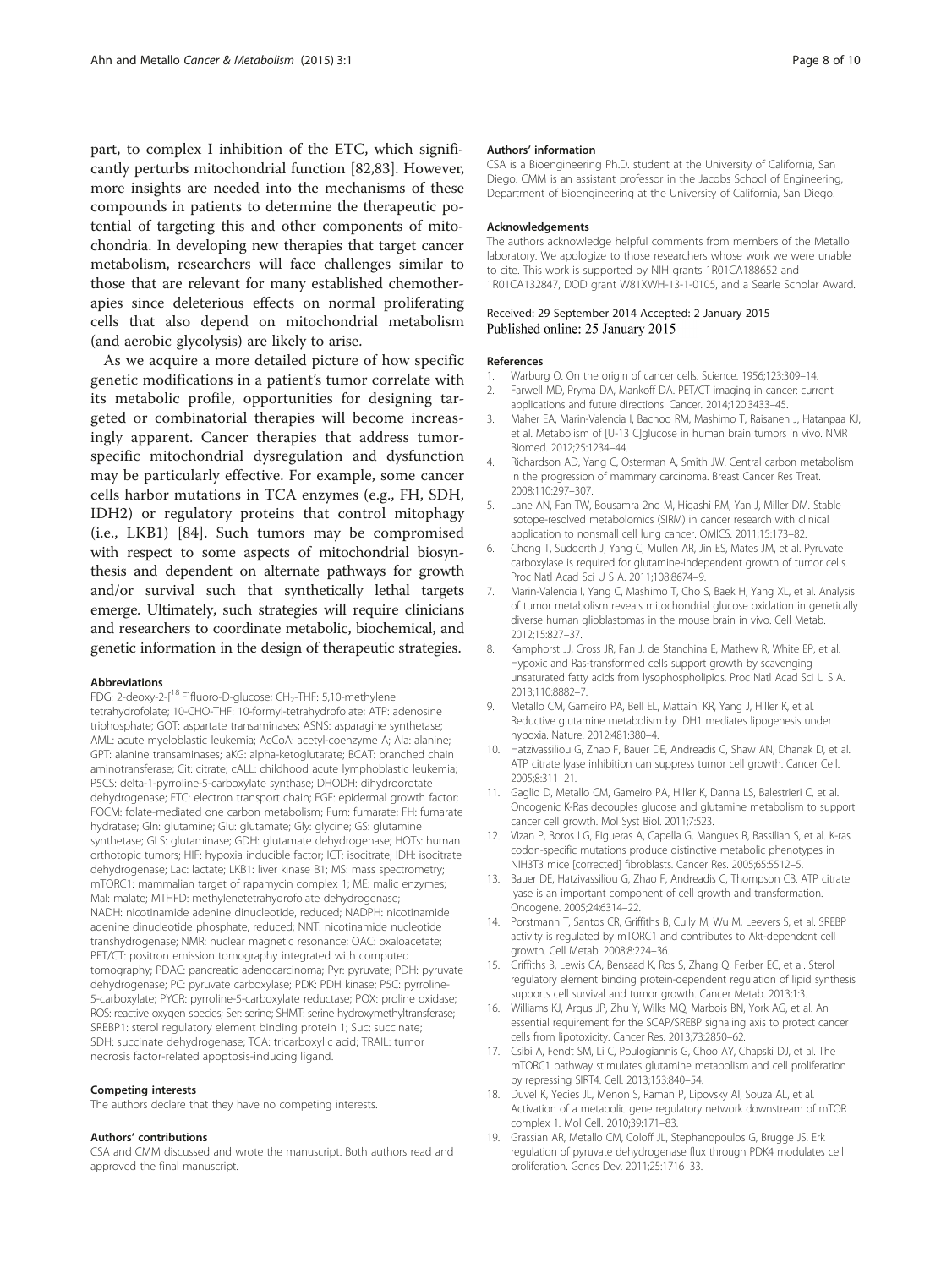- <span id="page-8-0"></span>20. Kim JW, Tchernyshyov I, Semenza GL, Dang CV. HIF-1-mediated expression of pyruvate dehydrogenase kinase: a metabolic switch required for cellular adaptation to hypoxia. Cell Metab. 2006;3:177–85.
- 21. Papandreou I, Cairns RA, Fontana L, Lim AL, Denko NC. HIF-1 mediates adaptation to hypoxia by actively downregulating mitochondrial oxygen consumption. Cell Metab. 2006;3:187–97.
- 22. Semenza GL. HIF-1: upstream and downstream of cancer metabolism. Curr Opin Genet Dev. 2010;20:51–6.
- 23. Bonnet S, Archer SL, Allalunis-Turner J, Haromy A, Beaulieu C, Thompson R, et al. A mitochondria-K+ channel axis is suppressed in cancer and its normalization promotes apoptosis and inhibits cancer growth. Cancer Cell. 2007;11:37–51.
- 24. Gameiro PA, Yang J, Metelo AM, Perez-Carro R, Baker R, Wang Z, et al. In vivo HIF-mediated reductive carboxylation is regulated by citrate levels and sensitizes VHL-deficient cells to glutamine deprivation. Cell Metab. 2013;17:372–85.
- 25. Wise DR, Ward PS, Shay JE, Cross JR, Gruber JJ, Sachdeva UM, et al. Hypoxia promotes isocitrate dehydrogenase-dependent carboxylation of alphaketoglutarate to citrate to support cell growth and viability. Proc Natl Acad Sci U S A. 2011;108:19611–6.
- 26. Zimmer M, Doucette D, Siddiqui N, Iliopoulos O. Inhibition of hypoxiainducible factor is sufficient for growth suppression of VHL−/− tumors. Mol Cancer Res. 2004;2:89–95.
- 27. Kaplon J, Zheng L, Meissl K, Chaneton B, Selivanov VA, Mackay G, et al. A key role for mitochondrial gatekeeper pyruvate dehydrogenase in oncogene-induced senescence. Nature. 2013;498:109–12.
- 28. Schell JC, Olson KA, Jiang L, Hawkins AJ, Van Vranken JG, Xie J, et al. A role for the mitochondrial pyruvate carrier as a repressor of the Warburg effect and colon cancer cell growth. Mol Cell. 2014;56:400–13.
- 29. Vacanti NM, Divakaruni AS, Green CR, Parker SJ, Henry RR, Ciaraldi TP, et al. Regulation of substrate utilization by the mitochondrial pyruvate carrier. Mol Cell. 2014;56:425–35.
- 30. Yang C, Ko B, Hensley CT, Jiang L, Wasti AT, Kim J, et al. Glutamine oxidation maintains the TCA cycle and cell survival during impaired mitochondrial pyruvate transport. Mol Cell. 2014;56:414–24.
- 31. Comerford SA, Huang Z, Du X, Wang Y, Cai L, Witkiewicz AK, et al. Acetate dependence of tumors. Cell. 2014;159:1591–602.
- 32. Mashimo T, Pichumani K, Vemireddy V, Hatanpaa KJ, Singh DK, Sirasanagandla S, et al. Acetate is a bioenergetic substrate for human glioblastoma and brain metastases. Cell. 2014;159:1603–14.
- 33. Young RM, Ackerman D, Quinn ZL, Mancuso A, Gruber M, Liu L, et al. Dysregulated mTORC1 renders cells critically dependent on desaturated lipids for survival under tumor-like stress. Genes Dev. 2013;27:1115–31.
- 34. Commisso C, Davidson SM, Soydaner-Azeloglu RG, Parker SJ, Kamphorst JJ, Hackett S, et al. Macropinocytosis of protein is an amino acid supply route in Ras-transformed cells. Nature. 2013;497:633–7.
- 35. Weinberg F, Hamanaka R, Wheaton WW, Weinberg S, Joseph J, Lopez M, et al. Mitochondrial metabolism and ROS generation are essential for Kras-mediated tumorigenicity. Proc Natl Acad Sci U S A. 2010;107:8788–93.
- 36. Yang C, Sudderth J, Dang T, Bachoo RM, McDonald JG, DeBerardinis RJ. Glioblastoma cells require glutamate dehydrogenase to survive impairments of glucose metabolism or Akt signaling. Cancer Res. 2009;69:7986–93.
- 37. Gao P, Tchernyshyov I, Chang TC, Lee YS, Kita K, Ochi T, et al. c-Myc suppression of miR-23a/b enhances mitochondrial glutaminase expression and glutamine metabolism. Nature. 2009;458:762–5.
- 38. Le A, Lane AN, Hamaker M, Bose S, Gouw A, Barbi J, et al. Glucose-independent glutamine metabolism via TCA cycling for proliferation and survival in B cells. Cell Metab. 2012;15:110–21.
- 39. Seltzer MJ, Bennett BD, Joshi AD, Gao P, Thomas AG, Ferraris DV, et al. Inhibition of glutaminase preferentially slows growth of glioma cells with mutant IDH1. Cancer Res. 2010;70:8981–7.
- 40. Wang JB, Erickson JW, Fuji R, Ramachandran S, Gao P, Dinavahi R, et al. Targeting mitochondrial glutaminase activity inhibits oncogenic transformation. Cancer Cell. 2010;18:207–19.
- 41. Liu W, Le A, Hancock C, Lane AN, Dang CV, Fan TW, et al. Reprogramming of proline and glutamine metabolism contributes to the proliferative and metabolic responses regulated by oncogenic transcription factor c-MYC. Proc Natl Acad Sci U S A. 2012;109:8983–8.
- 42. Scott DA, Richardson AD, Filipp FV, Knutzen CA, Chiang GG, Ronai ZA, et al. Comparative metabolic flux profiling of melanoma cell lines: beyond the Warburg effect. J Biol Chem. 2011;286:42626–34.
- 43. Son J, Lyssiotis CA, Ying H, Wang X, Hua S, Ligorio M, et al. Glutamine supports pancreatic cancer growth through a KRAS-regulated metabolic pathway. Nature. 2013;496:101–5.
- 44. DeBerardinis RJ, Mancuso A, Daikhin E, Nissim I, Yudkoff M, Wehrli S, et al. Beyond aerobic glycolysis: transformed cells can engage in glutamine metabolism that exceeds the requirement for protein and nucleotide synthesis. Proc Natl Acad Sci U S A. 2007;104:19345–50.
- 45. Grassian AR, Parker SJ, Davidson SM, Divakaruni AS, Green CR, Zhang X, et al. IDH1 mutations alter citric acid cycle metabolism and increase dependence on oxidative mitochondrial metabolism. Cancer Res. 2014;74:3317–31.
- 46. Diehn M, Cho RW, Lobo NA, Kalisky T, Dorie MJ, Kulp AN, et al. Association of reactive oxygen species levels and radioresistance in cancer stem cells. Nature. 2009;458:780–3.
- 47. Jiang P, Du W, Mancuso A, Wellen KE, Yang X. Reciprocal regulation of p53 and malic enzymes modulates metabolism and senescence. Nature. 2013;493:689–93.
- 48. Mullen AR, Wheaton WW, Jin ES, Chen PH, Sullivan LB, Cheng T, et al. Reductive carboxylation supports growth in tumour cells with defective mitochondria. Nature. 2012;481:385–8.
- 49. Fendt SM, Bell EL, Keibler MA, Olenchock BA, Mayers JR, Wasylenko TM, et al. Reductive glutamine metabolism is a function of the alphaketoglutarate to citrate ratio in cells. Nat Commun. 2013;4:2236.
- 50. Gameiro PA, Laviolette LA, Kelleher JK, Iliopoulos O, Stephanopoulos G. Cofactor balance by nicotinamide nucleotide transhydrogenase (NNT) coordinates reductive carboxylation and glucose catabolism in the tricarboxylic acid (TCA) cycle. J Biol Chem. 2013;288:12967–77.
- 51. Fan J, Kamphorst JJ, Mathew R, Chung MK, White E, Shlomi T, et al. Glutamine-driven oxidative phosphorylation is a major ATP source in transformed mammalian cells in both normoxia and hypoxia. Mol Syst Biol. 2013;9:712.
- 52. Kung HN, Marks JR, Chi JT. Glutamine synthetase is a genetic determinant of cell type-specific glutamine independence in breast epithelia. PLoS Genet. 2011;7:e1002229.
- 53. De Ingeniis J, Ratnikov B, Richardson AD, Scott DA, Aza-Blanc P, De SK, et al. Functional specialization in proline biosynthesis of melanoma. PLoS One. 2012;7:e45190.
- 54. Nilsson R, Jain M, Madhusudhan N, Sheppard NG, Strittmatter L, Kampf C, et al. Metabolic enzyme expression highlights a key role for MTHFD2 and the mitochondrial folate pathway in cancer. Nat Commun. 2014;5:3128.
- 55. Hagedorn CH, Phang JM. Transfer of reducing equivalents into mitochondria by the interconversions of proline and delta 1-pyrroline-5-carboxylate. Arch Biochem Biophys. 1983;225:95–101.
- 56. Liu Y, Borchert GL, Donald SP, Diwan BA, Anver M, Phang JM. Proline oxidase functions as a mitochondrial tumor suppressor in human cancers. Cancer Res. 2009;69:6414–22.
- 57. Liu W, Zabirnyk O, Wang H, Shiao YH, Nickerson ML, Khalil S, et al. miR-23b targets proline oxidase, a novel tumor suppressor protein in renal cancer. Oncogene. 2010;29:4914–24.
- 58. Ying H, Kimmelman AC, Lyssiotis CA, Hua S, Chu GC, Fletcher-Sananikone E, et al. Oncogenic Kras maintains pancreatic tumors through regulation of anabolic glucose metabolism. Cell. 2012;149:656–70.
- 59. Viale A, Pettazzoni P, Lyssiotis CA, Ying H, Sanchez N, Marchesini M, et al. Oncogene ablation-resistant pancreatic cancer cells depend on mitochondrial function. Nature. 2014;514:628–32.
- 60. Zhang J, Fan J, Venneti S, Cross JR, Takagi T, Bhinder B, et al. Asparagine plays a critical role in regulating cellular adaptation to glutamine depletion. Mol Cell. 2014;56:205–18.
- 61. Gutierrez JA, Pan YX, Koroniak L, Hiratake J, Kilberg MS, Richards NG. An inhibitor of human asparagine synthetase suppresses proliferation of an L-asparaginase-resistant leukemia cell line. Chem Biol. 2006;13:1339–47.
- 62. Richards NG, Kilberg MS. Asparagine synthetase chemotherapy. Annu Rev Biochem. 2006;75:629–54.
- 63. Filipp FV, Ratnikov B, De Ingeniis J, Smith JW, Osterman AL, Scott DA. Glutamine-fueled mitochondrial metabolism is decoupled from glycolysis in melanoma. Pigment Cell Melanoma Res. 2012;25:732–9.
- 64. Holm E, Hagmuller E, Staedt U, Schlickeiser G, Gunther HJ, Leweling H, et al. Substrate balances across colonic carcinomas in humans. Cancer Res. 1995;55:1373–8.
- 65. Hiller K, Metallo CM, Kelleher JK, Stephanopoulos G. Nontargeted elucidation of metabolic pathways using stable-isotope tracers and mass spectrometry. Anal Chem. 2010;82:6621–8.